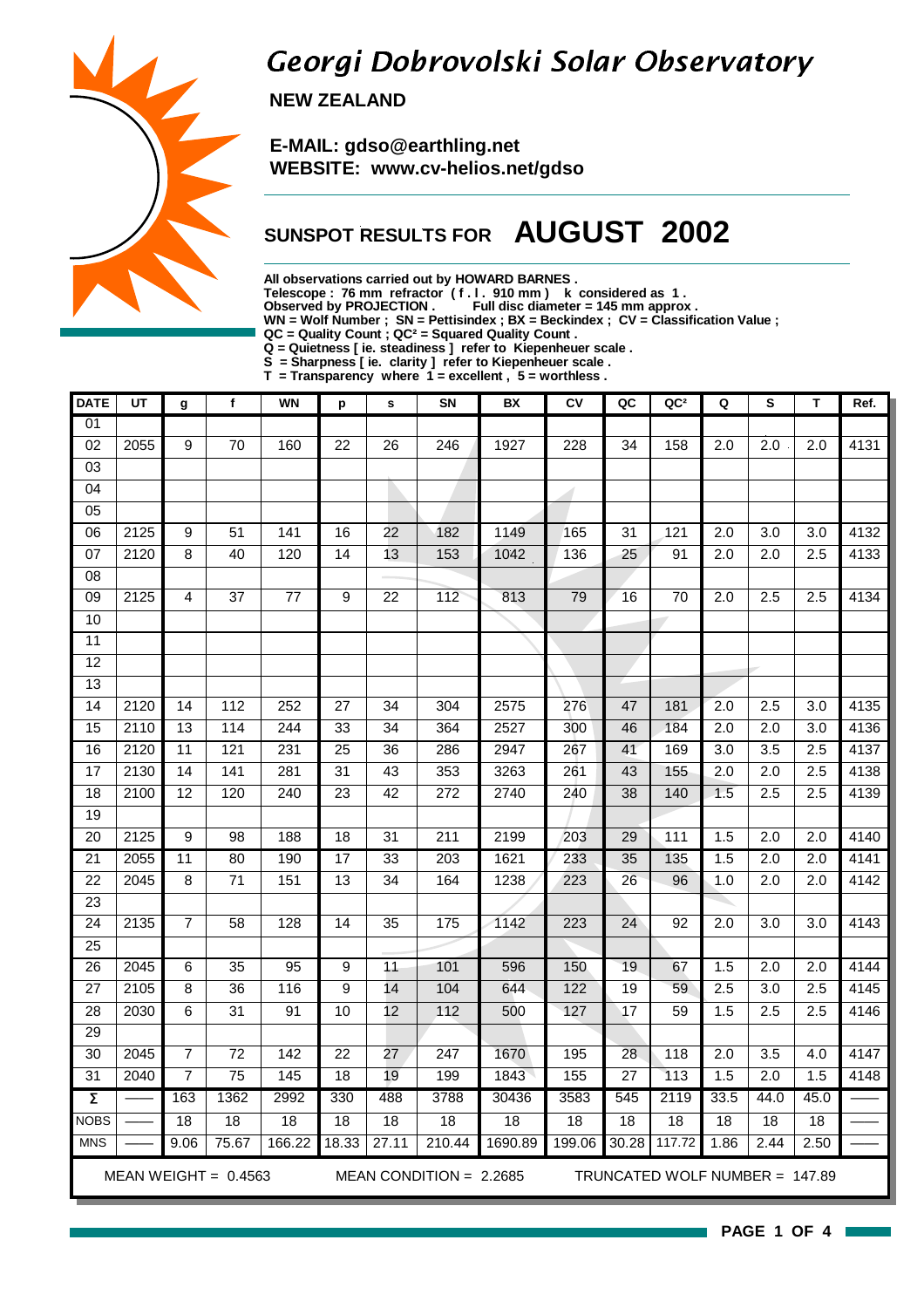

#### **SUNSPOT DISTRIBUTION & INTER-SOL INDICES FOR**

## **AUGUST 2002**

**All observations carried out by HOWARD BARNES .**

- **Telescope : 76 mm refractor ( f . l . 910 mm ) .**
- **Observed by PROJECTION . Full disc diameter = 145 mm approx .**

**IS = Inter-Sol Index .**

- **gr = number of multi-spot groups .**
- **grfp = number of umbræ within penumbræ within the groups (gr) .**
- **grf = number of non-penumbral spots within the groups (gr) .**

**efp = number of single penumbral spots .**

- **ef = number of single non-penumbral spots .**
- **Q = Quietness [ ie. steadiness ] refer to Kiepenheuer scale .**
- **S = Sharpness [ ie. clarity ] refer to Kiepenheuer scale .**
- **T = Transparency where 1 = excellent , 5 = worthless .**

| <b>DATE</b>         | UT                | IS              | gr                      | grfp            | grf                      | efp              | ef               | Q                | $\mathbf{s}$     | T    | Ref.             |
|---------------------|-------------------|-----------------|-------------------------|-----------------|--------------------------|------------------|------------------|------------------|------------------|------|------------------|
| $\overline{01}$     |                   |                 |                         |                 |                          |                  |                  |                  |                  |      |                  |
| $\overline{02}$     | 2055              | 77              | $\overline{7}$          | 43              | 25                       | $\mathbf 1$      | $\mathbf{1}$     | 2.0              | $\overline{2.0}$ | 2.0  | 4131             |
| $\overline{03}$     |                   |                 |                         |                 |                          |                  |                  |                  |                  |      |                  |
| $\overline{04}$     |                   |                 |                         |                 |                          |                  |                  |                  |                  |      |                  |
| 05                  |                   |                 |                         |                 |                          |                  |                  |                  |                  |      |                  |
| 06                  | 2125              | 59              | 8                       | 28              | $\overline{22}$          | $\mathbf 1$      | 0                | 2.0              | $\overline{3.0}$ | 3.0  | 4132             |
| 07                  | 2120              | 46              | 6                       | 26              | $\overline{12}$          | $\mathbf 1$      | $\mathbf{1}$     | 2.0              | 2.0              | 2.5  | 4133             |
| $\overline{08}$     |                   |                 |                         |                 |                          |                  |                  |                  |                  |      |                  |
| 09                  | 2125              | 41              | $\overline{4}$          | 15              | 22                       | $\pmb{0}$        | $\pmb{0}$        | 2.0              | 2.5              | 2.5  | 4134             |
| 10                  |                   |                 |                         |                 |                          |                  |                  |                  |                  |      |                  |
| $\overline{11}$     |                   |                 |                         |                 |                          |                  |                  |                  |                  |      |                  |
| $\overline{12}$     |                   |                 |                         |                 |                          |                  |                  |                  |                  |      |                  |
| $\overline{13}$     |                   |                 |                         |                 |                          |                  |                  |                  |                  |      |                  |
| 14                  | 2120              | 122             | 10                      | 76              | 32                       | $\overline{c}$   | $\overline{2}$   | 2.0              | 2.5              | 3.0  | 4135             |
| $\overline{15}$     | 2110              | 124             | 10                      | $\overline{78}$ | $\overline{33}$          | $\overline{2}$   | $\overline{1}$   | 2.0              | $\overline{2.0}$ | 3.0  | 4136             |
| 16                  | 2120              | 130             | $\overline{9}$          | 83              | $\overline{36}$          | $\overline{2}$   | $\overline{0}$   | 3.0              | $\overline{3.5}$ | 2.5  | 4137             |
| 17                  | 2130              | 151             | $10$                    | 95              | 42                       | 3                | $\mathbf{1}$     | 2.0              | 2.0              | 2.5  | 4138             |
| $\overline{18}$     | 2100              | 128             | $\overline{8}$          | $\overline{75}$ | 41                       | $\overline{3}$   | $\mathbf{1}$     | 1.5              | 2.5              | 2.5  | 4139             |
| 19                  |                   |                 |                         |                 |                          |                  |                  |                  |                  |      |                  |
| 20                  | 2125              | 104             | 6                       | 66              | 29                       | $\overline{1}$   | $\overline{2}$   | 1.5              | 2.0              | 2.0  | 4140             |
| $\overline{21}$     | $\overline{20}55$ | 89              | 9                       | 47              | 31                       | $\mathbf 0$      | $\boldsymbol{2}$ | 1.5              | 2.0              | 2.0  | 4141             |
| 22                  | 2045              | $77 \,$         | 6                       | 36              | 33                       | $\mathbf{1}$     | $\overline{1}$   | 1.0              | 2.0              | 2.0  | 4142             |
| 23                  |                   |                 |                         |                 |                          |                  |                  |                  |                  |      |                  |
| $\overline{24}$     | 2135              | 63              | $\overline{5}$          | $\overline{22}$ | $\overline{34}$          | $\overline{1}$   | $\mathbf{1}$     | 2.0              | $\overline{3.0}$ | 3.0  | 4143             |
| 25                  |                   |                 |                         |                 |                          |                  |                  |                  |                  |      |                  |
| 26                  | 2045              | 40              | $\overline{5}$          | 24              | 10                       | $\pmb{0}$        | $\mathbf{1}$     | $1.\overline{5}$ | 2.0              | 2.0  | 4144             |
| $\overline{27}$     | 2105              | 39              | $\overline{3}$          | 20              | 11                       | $\boldsymbol{2}$ | 3                | 2.5              | 3.0              | 2.5  | $\frac{1}{4145}$ |
| 28                  | 2030              | 35              | $\overline{\mathbf{4}}$ | 19              | 10                       | $\pmb{0}$        | $\overline{2}$   | 1.5              | 2.5              | 2.5  | 4146             |
| 29                  |                   |                 |                         |                 | $\overline{\phantom{a}}$ |                  |                  |                  |                  |      |                  |
| $\overline{30}$     | 2045              | $\overline{79}$ | $\overline{7}$          | 45              | $\overline{27}$          | $\pmb{0}$        | $\pmb{0}$        | 2.0              | $\overline{3.5}$ | 4.0  | 4147             |
| 31                  | 2040              | 81              | $\,6$                   | 55              | 19                       | $\mathbf{1}$     | $\pmb{0}$        | 1.5              | 2.0              | 1.5  | 4148             |
| $\overline{\Sigma}$ |                   | 1485            | 123                     | 853             | 469                      | 21               | 19               | 33.5             | 44.0             | 45.0 |                  |
| <b>NOBS</b>         |                   | $\overline{18}$ | $\overline{18}$         | $\overline{18}$ | $\overline{18}$          | $\overline{18}$  | 18               | 18               | 18               | 18   |                  |
| <b>MNS</b>          |                   | 82.50           | 6.83                    | 47.39           | 26.06                    | 1.17             | 1.06             | 1.86             | 2.44             | 2.50 |                  |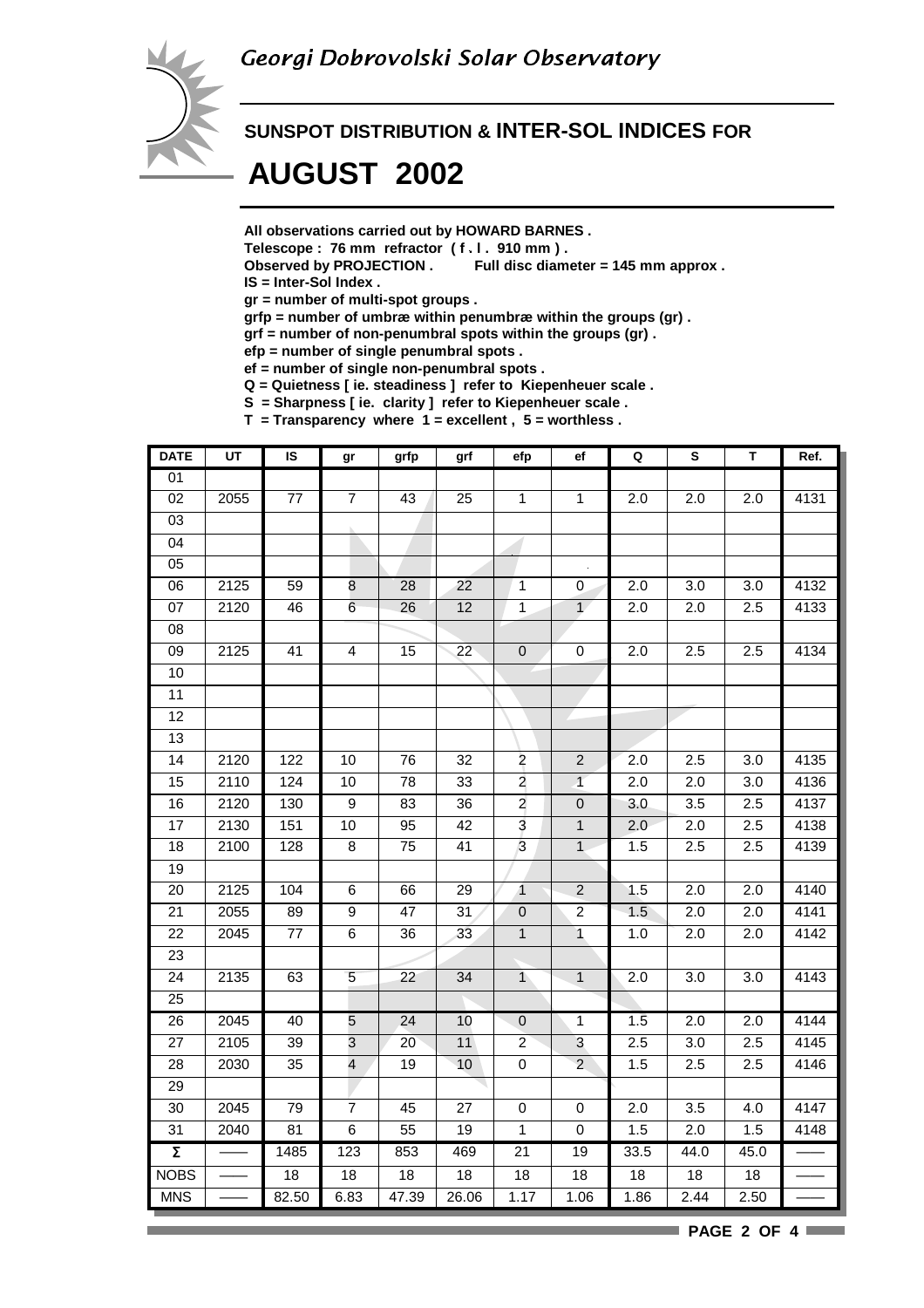

#### **SUNSPOT CENSUS BY CLASSIFICATION FOR**

## **AUGUST 2002**

| All observations carried out by HOWARD BARNES.                            |
|---------------------------------------------------------------------------|
| Telescope: 76 mm refractor (f.l. 910 mm).                                 |
| Observed by PROJECTION $\,$ Full disc diameter = 145 mm approx .          |
| IF 2 OR MORE REGIONS ARE OF THE SAME CLASSIFICATION . THEN SUNSPOT COUNTS |
| ARE SEPARATED BY SOLIDI ( / ).                                            |

| <b>DATE</b>   | UT   | А              |              | в              |                | C<br>D         |                |                | Е                                         |                | F              |                | G                               |                 | н              |              | J                         |                |              |
|---------------|------|----------------|--------------|----------------|----------------|----------------|----------------|----------------|-------------------------------------------|----------------|----------------|----------------|---------------------------------|-----------------|----------------|--------------|---------------------------|----------------|--------------|
|               |      | g              | f            | g              | f              | g              | f              | g              | f                                         | g              | f              | g              | f                               | g               | f              | g            | f                         | g              | f            |
| 01            |      |                |              |                |                |                |                |                |                                           |                |                |                |                                 |                 |                |              |                           |                |              |
| 02            | 2055 | $\mathbf{1}$   | $\mathbf{1}$ | $\mathbf{1}$   | $\overline{2}$ | $\mathbf{1}$   | 3              | $\overline{2}$ | 5/18                                      | $\mathbf 0$    | $\mathbf 0$    | 3              | 9/14/17                         | $\mathbf 0$     | 0              | 0            | 0                         | $\mathbf{1}$   | $\mathbf{1}$ |
| 03            |      |                |              |                |                |                |                |                |                                           |                |                |                |                                 |                 |                |              |                           |                |              |
| 04            |      |                |              |                |                |                |                |                |                                           |                |                |                |                                 |                 |                |              |                           |                |              |
| 05            |      |                |              |                |                |                |                |                |                                           |                |                |                |                                 |                 |                |              |                           |                |              |
| 06            | 2125 | $\mathbf 0$    | 0            | $\overline{2}$ | 2/2            | $\mathbf{1}$   | 3              | $\sqrt{3}$     | 5/8/15                                    | $\mathbf 0$    | $\mathbf 0$    | $\mathbf{1}$   | 13                              | $\mathbf{1}$    | $\overline{2}$ | 0            | $\mathbf 0$               | $\mathbf{1}$   | $\mathbf{1}$ |
| 07            | 2120 | $\mathbf{1}$   | $\mathbf{1}$ | $\mathbf 0$    | 0              | $\mathbf{1}$   | 3              | $\mathbf{1}$   | $\overline{4}$                            | $\mathbf{1}$   | 23             | $\mathbf 0$    | $\mathsf 0$                     | $\overline{2}$  | 2/4            | 0            | 0                         | $\overline{2}$ | 1/2          |
| 08            |      |                |              |                |                |                |                |                |                                           |                |                |                |                                 |                 |                |              |                           |                |              |
| 09            | 2125 | 0              | 0            | 1              | $\overline{2}$ | $\pmb{0}$      | 0              | $\mathbf{1}$   | 10                                        | $\overline{2}$ | 8/17           | $\mathbf 0$    | 0                               | $\pmb{0}$       | 0              | $\mathbf 0$  | 0                         | $\mathbf 0$    | 0            |
| 10            |      |                |              |                |                |                |                |                |                                           |                | á,             |                |                                 |                 |                |              |                           |                |              |
| 11            |      |                |              |                |                |                |                |                |                                           |                |                |                |                                 |                 |                |              |                           |                |              |
| 12            |      |                |              |                |                |                |                |                |                                           |                |                |                |                                 |                 |                |              |                           |                |              |
| 13            |      |                |              |                |                |                |                |                |                                           |                |                |                |                                 |                 |                |              |                           |                |              |
| 14            | 2120 | $\overline{2}$ | 1/1          | $\mathbf 0$    | 0              | $\mathbf{1}$   | $\overline{2}$ | 6              | 4/4/6/6/6/13                              | $\overline{2}$ | 30/33          | $\mathbf 0$    | $\overline{0}$                  | $\mathbf{1}$    | 4              | 0            | $\mathbf 0$               | $\overline{2}$ | 1/1          |
| 15            | 2110 | $\mathbf{1}$   | $\mathbf{1}$ | $\mathbf{1}$   | 2              | $\mathbf 0$    | 0              | 5              | 4/4/6/9/14                                | 3              | 7/24/39        | $\mathbf 0$    | $\mathbf 0$                     | $\mathbf{1}$    | 2              | 0            | 0                         | $\overline{2}$ | 1/1          |
| 16            | 2120 | $\pmb{0}$      | 0            | $\mathbf{1}$   | $\overline{2}$ | $\mathbf{1}$   | $\overline{2}$ | $\sqrt{2}$     | 2/16                                      | $\overline{4}$ | 8/13/29/43     | $\mathbf{0}$   | $\mathbf 0$                     | $\mathbf{1}$    | 4              | 0            | 0                         | $\overline{2}$ | 1/1          |
| 17            | 2130 | $\mathbf{1}$   | $\mathbf{1}$ | 1              | 2              | 3              | 3/3/4          | $\overline{2}$ | 8/10                                      | 3              | 19/28/58       | $\mathbf 0$    | $\mathbf 0$                     | $\mathbf 0$     | 0              | 0            | 0                         | $\overline{4}$ | 1/1/1/2      |
| 18            | 2100 | $\mathbf{1}$   | $\mathbf{1}$ | 1              | $\overline{2}$ | 3              | 2/3/5          | $\mathbf{1}$   | 10                                        | 3              | 12/26/56       | $\mathbf 0$    | $\mathbf 0$                     | $\mathbf 0$     | $\mathbf 0$    | 1            | $\mathbf{1}$              | $\overline{2}$ | 1/1          |
| 19            |      |                |              |                |                |                |                |                |                                           |                |                |                |                                 |                 |                |              |                           |                |              |
| 20            | 2125 | $\overline{2}$ | 1/1          | $\mathbf 0$    | $\mathbf 0$    | $\overline{2}$ | 2/4            | $\sqrt{2}$     | 6/12                                      | $\overline{2}$ | 23/48          | $\mathbf{0}$   | $\mathbf{0}$                    | $\mathbf 0$     | 0              | $\mathbf{1}$ | $\mathbf{1}$              | $\mathbf 0$    | 0            |
| 21            | 2055 | $\overline{2}$ | 1/1          | 2              | 2/3            | $\overline{2}$ | 2/3            | $\overline{2}$ | 9/12                                      | 3              | 6/13/28        | $\mathbf 0$    | $\mathbf 0$                     | $\mathbf 0$     | 0              | 0            | 0                         | 0              | 0            |
| 22            | 2045 | $\mathbf{1}$   | $\mathbf{1}$ | $\mathbf 0$    | $\mathbf 0$    | $\sqrt{2}$     | 3/12           | 3              | 6/13/20                                   | $\mathbf{1}$   | 15             | $\mathbf{0}$   | $\mathbf 0$                     | $\overline{0}$  | $\mathbf 0$    | 0            | $\mathbf 0$               | $\mathbf{1}$   | $\mathbf{1}$ |
| 23            |      |                |              |                |                |                |                |                |                                           |                |                |                |                                 |                 |                |              |                           |                |              |
| 24            | 2135 | $\mathbf{1}$   | $\mathbf{1}$ | $\mathbf 0$    | $\mathbf 0$    | $\mathbf{1}$   | 4              | $\overline{3}$ | 8/9/17                                    | $\mathbf{1}$   | 18             | $\mathbf 0$    | $\mathbf 0$                     | $\mathbf 0$     | $\mathbf 0$    | $\mathbf{1}$ | $\mathbf{1}$              | $\mathbf 0$    | 0            |
| 25            |      |                |              |                |                |                |                |                |                                           |                |                |                |                                 |                 |                |              |                           |                |              |
| 26            | 2045 | $\mathbf{1}$   | $\mathbf{1}$ | $\mathbf 0$    | $\mathbf 0$    | $\overline{2}$ | 2/10           | $\mathbf{3}$   | 3/6/13                                    | $\mathbf 0$    | $\mathbf{0}$   | $\mathbf 0$    | $\mathbf 0$                     | $\mathbf 0$     | 0              | 0            | 0                         | $\mathbf 0$    | 0            |
| 27            | 2105 | 3              | 1/1/1        | 0              | 0              | $\mathbf 0$    | 0              | $\mathbf{3}$   | 5/8/18                                    | $\overline{0}$ | $\overline{0}$ | $\mathbf 0$    | $\mathbf 0$                     | 0               | 0              | 0            | 0                         | $\overline{2}$ | 1/1          |
| 28            | 2030 | $\overline{2}$ | 1/1          | 0              | 0              | $\mathbf{1}$   | 3              | 3              | 4/6/16                                    | $\mathbf 0$    | 0              | $\mathbf 0$    | 0                               | 0               | 0              | 0            | 0                         | 0              | 0            |
| 29            |      |                |              |                |                |                |                |                |                                           |                |                |                |                                 |                 |                |              |                           |                |              |
| 30            | 2045 | 0              | 0            | 0              | 0              | $\sqrt{2}$     | 2/2            | 4              | 2/8/9/26                                  | 0              | 0              | 1              | 23                              | 0               | 0              | 0            | 0                         | 0              | 0            |
| 31            | 2040 | 0              | 0            | 0              | 0              | $\mathbf{1}$   | 3              | 4              | 3/7/9/23                                  | 0              | $\mathbf 0$    | $\mathbf{1}$   | 29                              | $\pmb{0}$       | 0              | 0            | 0                         | $\mathbf{1}$   | 1            |
| <b>TOTALS</b> |      | $19\,$         | 19           | 10             | $21$           | 24             | 85             | $50\,$         | 465                                       | 25             | 624            | $\sqrt{6}$     | 105                             | $6\overline{6}$ | 18             | $\vert$ 3    | $\ensuremath{\mathsf{3}}$ | 20             | 22           |
|               |      |                |              |                |                |                |                |                | REGIONAL PERCENTAGES                      |                |                |                |                                 |                 |                |              |                           |                |              |
| A             |      |                | $\sf B$      |                | $\mathsf C$    |                | D              |                | E                                         |                | F              | G              | H                               |                 |                | J            |                           |                | $\Sigma g$   |
|               | 11.7 |                | 6.1          |                | 14.7           |                | 30.7           |                | 15.3                                      | 3.7            |                | $3.7\,$<br>1.8 |                                 |                 | 12.3           |              |                           |                | 163          |
|               |      |                |              |                |                |                |                |                |                                           |                |                |                |                                 |                 |                |              |                           |                |              |
|               |      |                |              |                | $NOBS = 18$    |                |                |                | $\overline{p}/\overline{g}$ mean = 2.0150 |                |                |                | $\frac{1}{6}$ / g mean = 8.1865 |                 |                |              |                           |                |              |
|               |      |                |              |                |                |                |                |                | $\frac{1}{p}$ / g mean = 2.0245           |                |                |                | $\frac{1}{f}$ / g mean = 8.3558 |                 |                |              |                           |                |              |
|               |      |                |              |                |                |                |                |                | GROUP COMPLEXITY INDEX (GCI) = 10.3804    |                |                |                |                                 |                 |                |              |                           |                |              |
|               |      |                |              |                |                |                |                |                |                                           |                |                |                |                                 |                 |                |              |                           |                |              |